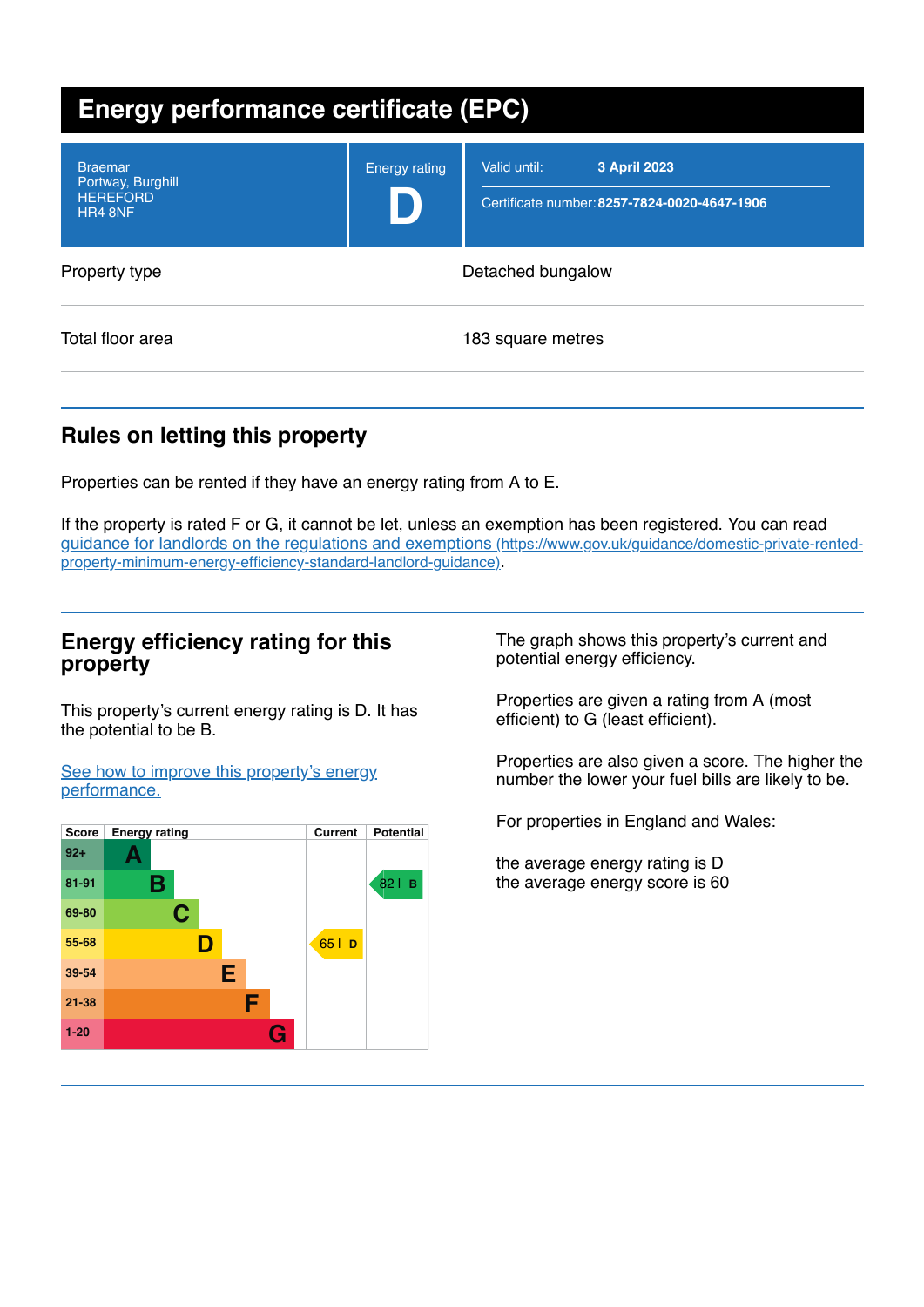# **Breakdown of property's energy performance**

This section shows the energy performance for features of this property. The assessment does not consider the condition of a feature and how well it is working.

Each feature is assessed as one of the following:

- very good (most efficient)
- good
- average
- poor
- very poor (least efficient)

When the description says "assumed", it means that the feature could not be inspected and an assumption has been made based on the property's age and type.

| <b>Feature</b>       | <b>Description</b>                          | Rating  |
|----------------------|---------------------------------------------|---------|
| Wall                 | Cavity wall, filled cavity                  | Good    |
| Wall                 | Cavity wall, as built, insulated (assumed)  | Good    |
| Roof                 | Pitched, 250 mm loft insulation             | Good    |
| Roof                 | Flat, insulated (assumed)                   | Average |
| Roof                 | Roof room(s), insulated (assumed)           | Good    |
| Window               | Fully double glazed                         | Good    |
| Main heating         | Boiler and radiators, oil                   | Average |
| Main heating control | Programmer, TRVs and bypass                 | Average |
| Hot water            | From main system                            | Average |
| Lighting             | Low energy lighting in 65% of fixed outlets | Good    |
| Floor                | Solid, no insulation (assumed)              | N/A     |
| Floor                | Solid, limited insulation (assumed)         | N/A     |
| Secondary heating    | Room heaters, wood logs                     | N/A     |

### **Low and zero carbon energy sources**

Low and zero carbon energy sources release very little or no CO2. Installing these sources may help reduce energy bills as well as cutting carbon emissions. The following low or zero carbon energy sources are installed in this property:

• Biomass secondary heating

### **Primary energy use**

The primary energy use for this property per year is 171 kilowatt hours per square metre (kWh/m2).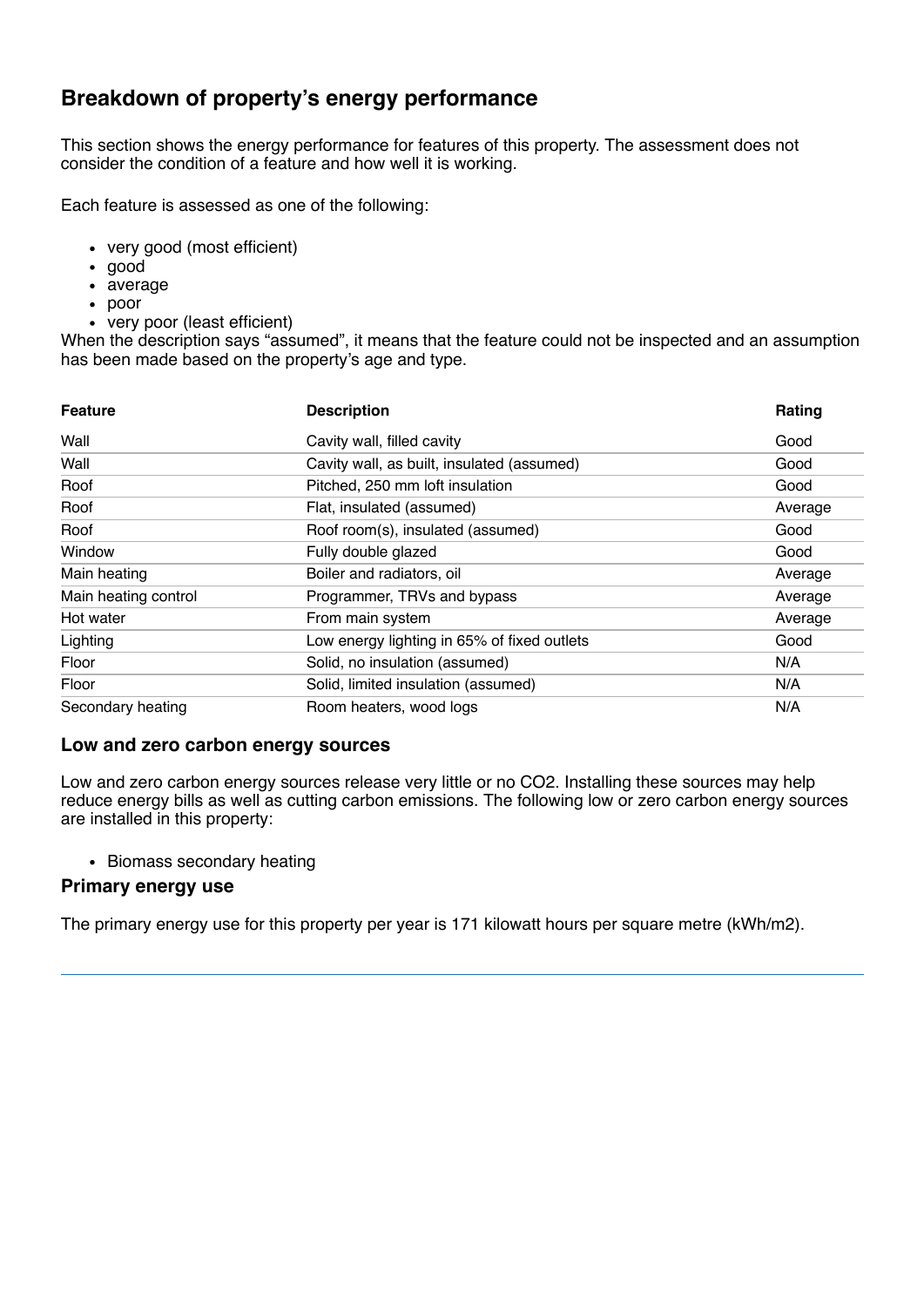## **Environmental impact of this property**

One of the biggest contributors to climate change is carbon dioxide (CO2). The energy used for heating, lighting and power in our homes produces over a quarter of the UK's CO2 emissions.

| An average household<br>produces | 6 tonnes of CO <sub>2</sub> |  |
|----------------------------------|-----------------------------|--|
| This property produces           | 7.1 tonnes of CO2           |  |

This property's potential production 3.8 tonnes of CO2

By making the [recommended](#page-2-0) changes, you could reduce this property's CO2 emissions by 3.3 tonnes per year. This will help to protect the environment.

Environmental impact ratings are based on assumptions about average occupancy and energy use. They may not reflect how energy is consumed by the people living at the property.

# <span id="page-2-0"></span>**How to improve this property's energy performance**

Making any of the recommended changes will improve this property's energy efficiency.

If you make all of the recommended changes, this will improve the property's energy rating and score from D (65) to B (82).

| Recommendation                        | <b>Typical installation cost</b> | <b>Typical yearly saving</b> |
|---------------------------------------|----------------------------------|------------------------------|
| 1. Floor insulation                   | £800 - £1,200                    | £153                         |
| 2. Low energy lighting                | £30                              | £20                          |
| 3. Heating controls (room thermostat) | £350 - £450                      | £77                          |
| 4. Condensing boiler                  | $£2,200 - £3,000$                | £77                          |
| 5. Solar water heating                | £4,000 - £6,000                  | £59                          |
| 6. High performance external doors    | £3,000                           | £47                          |
| 7. Solar photovoltaic panels          | £9,000 - £14,000                 | £226                         |
| 8. Wind turbine                       | £1,500 - £4,000                  | £81                          |

### **Paying for energy improvements**

Find energy grants and ways to save energy in your home. [\(https://www.gov.uk/improve-energy-efficiency\)](https://www.gov.uk/improve-energy-efficiency)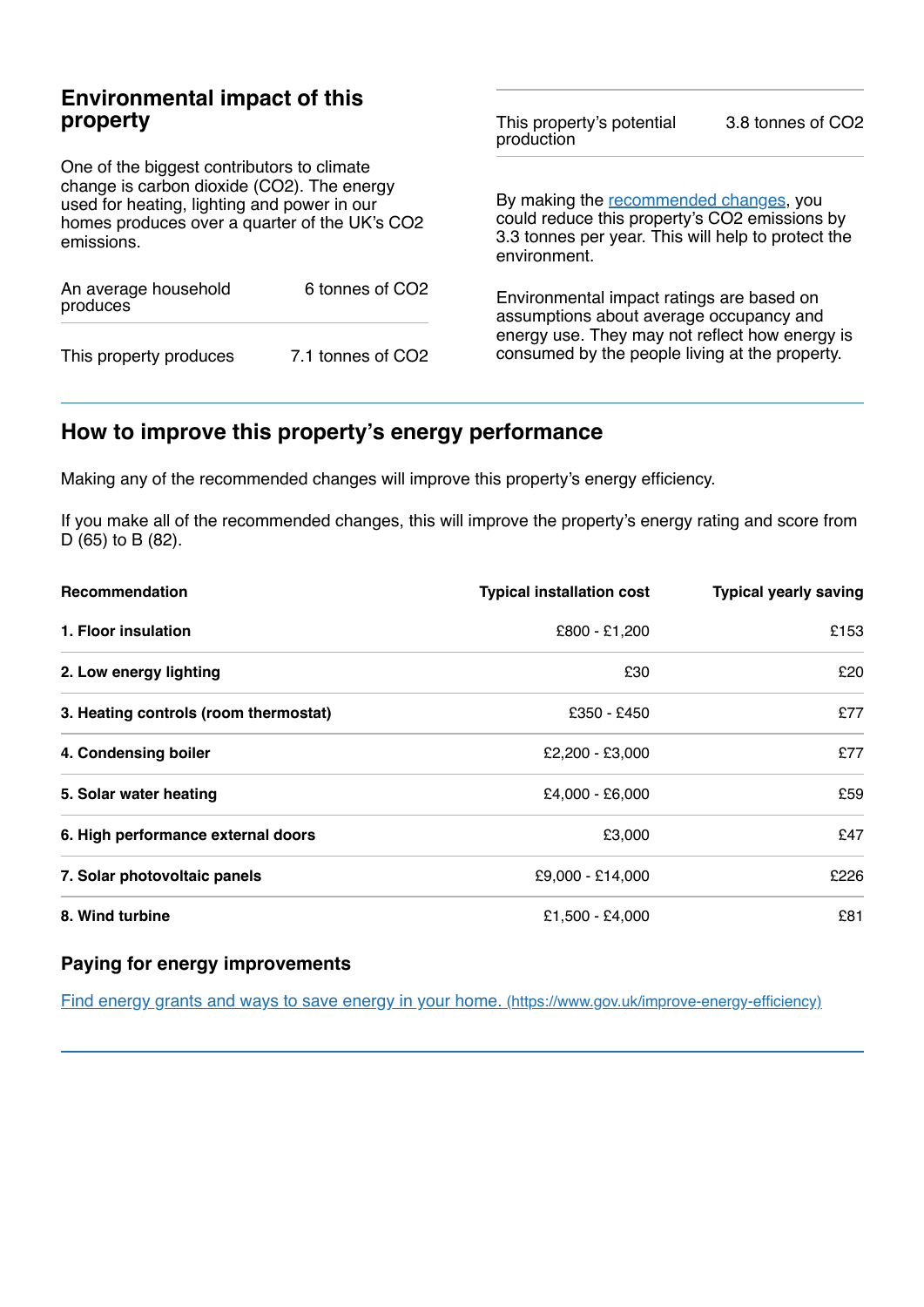## **Estimated energy use and potential savings**

| Estimated yearly energy<br>cost for this property | £1555 |
|---------------------------------------------------|-------|
| Potential saving                                  | £432  |

The estimated cost shows how much the average household would spend in this property for heating, lighting and hot water. It is not based on how energy is used by the people living at the property.

The estimated saving is based on making all of the [recommendations](#page-2-0) in how to improve this property's energy performance.

For advice on how to reduce your energy bills visit Simple Energy Advice [\(https://www.simpleenergyadvice.org.uk/\)](https://www.simpleenergyadvice.org.uk/).

## **Heating use in this property**

Heating a property usually makes up the majority of energy costs.

### **Estimated energy used to heat this property**

| Space heating | 17753 kWh per year |
|---------------|--------------------|
|---------------|--------------------|

Water heating 2947 kWh per year

#### **Potential energy savings by installing insulation**

The assessor did not find any opportunities to save energy by installing insulation in this property.

You might be able to receive Renewable Heat Incentive payments [\(https://www.gov.uk/domestic](https://www.gov.uk/domestic-renewable-heat-incentive)renewable-heat-incentive). This will help to reduce carbon emissions by replacing your existing heating system with one that generates renewable heat. The estimated energy required for space and water heating will form the basis of the payments.